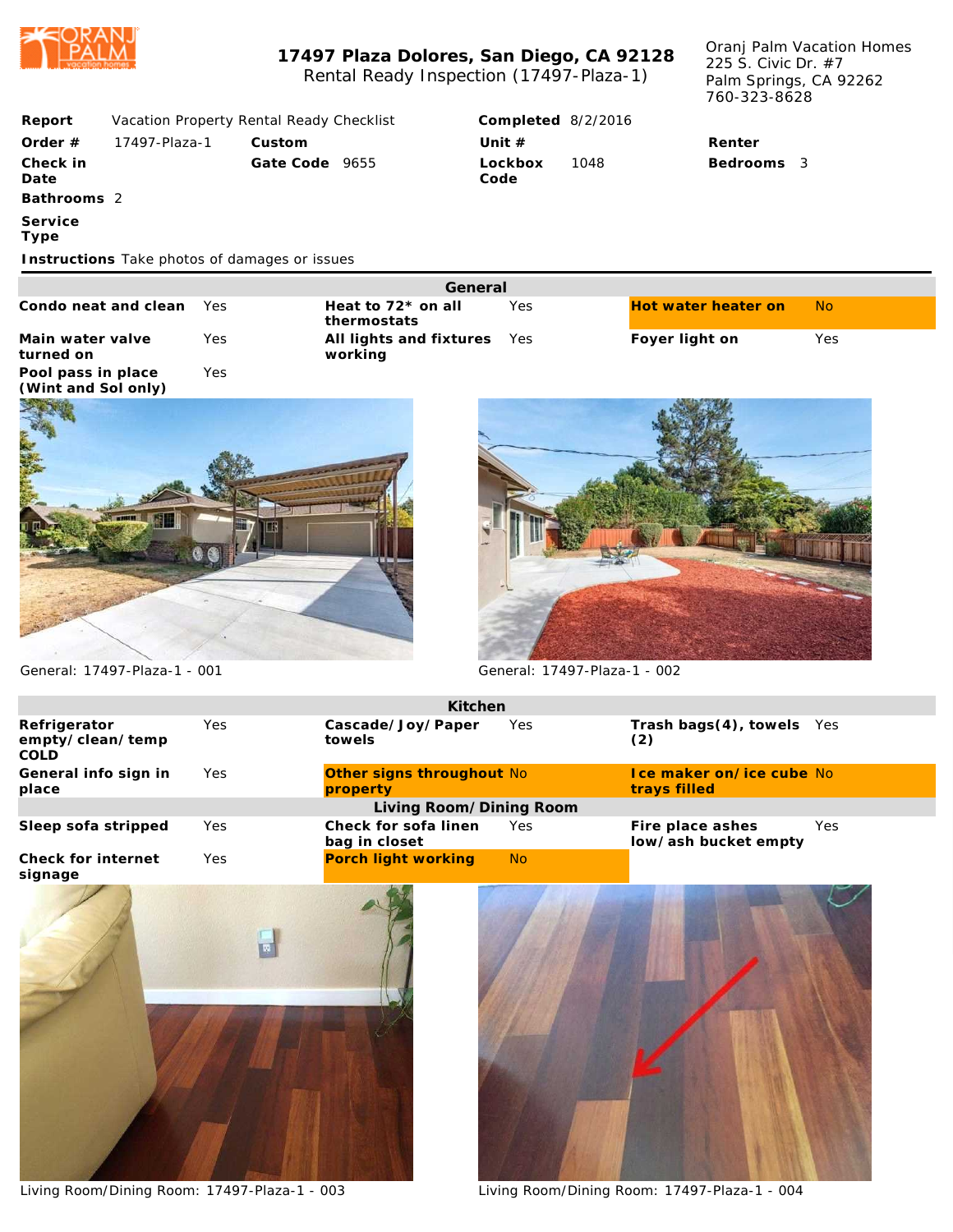



Living Room/Dining Room: 17497-Plaza-1 - 005 Living Room/Dining Room: 17497-Plaza-1 - 006



Living Room/Dining Room: 17497-Plaza-1 - 007



Bedroom #1: 17497-Plaza-1 - 008

**Bedroom #1**

**Bath #1**